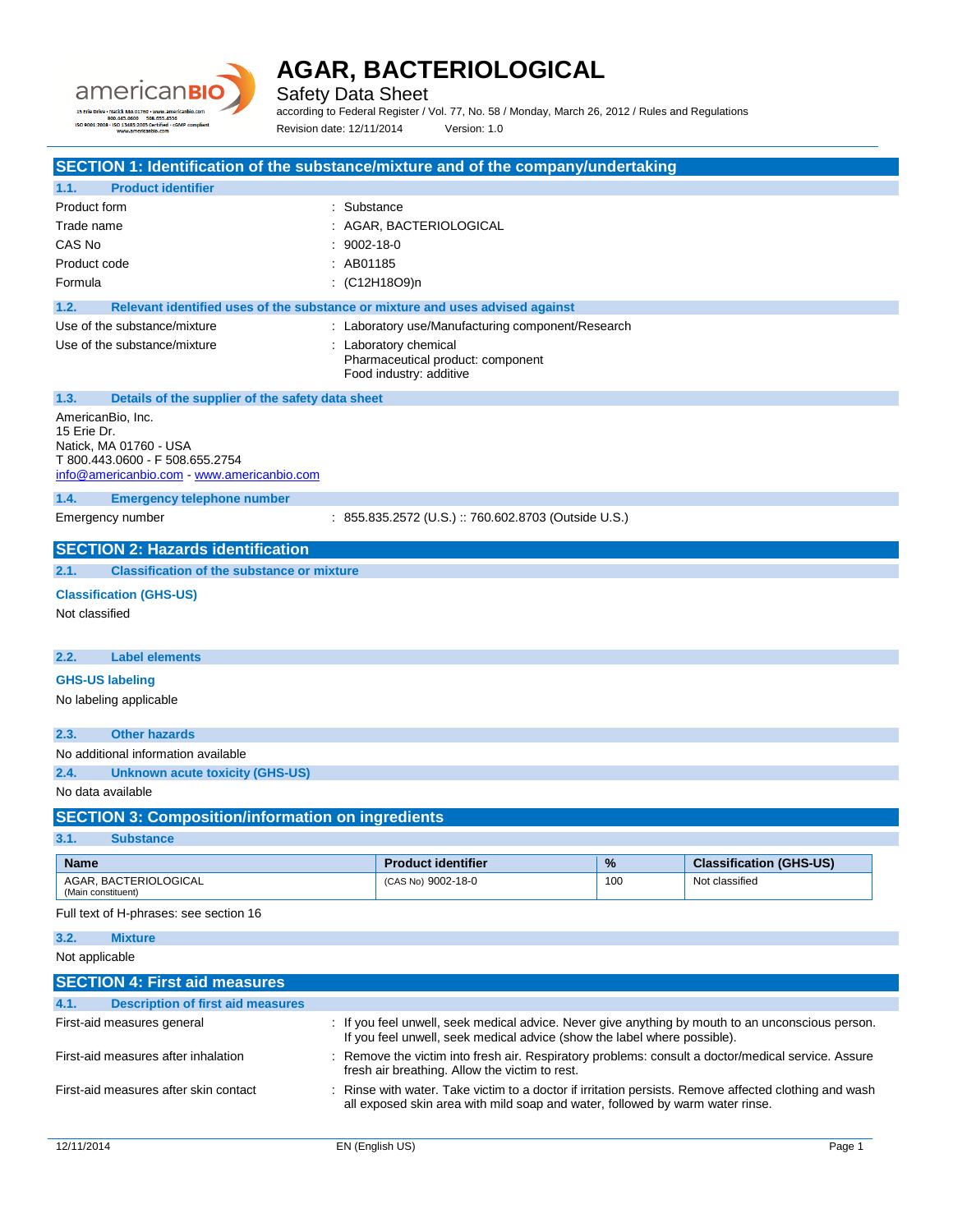### Safety Data Sheet

according to Federal Register / Vol. 77, No. 58 / Monday, March 26, 2012 / Rules and Regulations

| First-aid measures after eye contact                                | : Rinse with water. Take victim to an ophthalmologist if irritation persists. Rinse immediately with<br>plenty of water. Obtain medical attention if pain, blinking or redness persist.                              |  |
|---------------------------------------------------------------------|----------------------------------------------------------------------------------------------------------------------------------------------------------------------------------------------------------------------|--|
| First-aid measures after ingestion                                  | Rinse mouth with water. Call Poison Information Centre (www.big.be/antigif.htm). Consult a<br>doctor/medical service if you feel unwell. Rinse mouth. Do NOT induce vomiting. Obtain<br>emergency medical attention. |  |
| 4.2.<br>Most important symptoms and effects, both acute and delayed |                                                                                                                                                                                                                      |  |
| Symptoms/injuries                                                   | : Unlikely to cause harmful effects. Not expected to present a significant hazard under anticipated<br>conditions of normal use.                                                                                     |  |

**4.3. Indication of any immediate medical attention and special treatment needed**

No additional information available

| <b>SECTION 5: Firefighting measures</b>                       |                                                                                                                                                                                                                                                                                                     |
|---------------------------------------------------------------|-----------------------------------------------------------------------------------------------------------------------------------------------------------------------------------------------------------------------------------------------------------------------------------------------------|
| 5.1.<br><b>Extinguishing media</b>                            |                                                                                                                                                                                                                                                                                                     |
| suitable extinguishing media                                  | : Water spray. Polyvalent foam. Alcohol-resistant foam. ABC powder. Carbon dioxide. Dry sand.<br>Foam. Dry powder. Carbon dioxide. Water spray. Sand.                                                                                                                                               |
| Unsuitable extinguishing media                                | : No unsuitable extinguishing media known. Do not use a heavy water stream.                                                                                                                                                                                                                         |
| 5.2.<br>Special hazards arising from the substance or mixture |                                                                                                                                                                                                                                                                                                     |
| Fire hazard                                                   | : DIRECT FIRE HAZARD. Non-flammable. In finely divided state: increased fire hazard.<br>INDIRECT FIRE HAZARD. Heating increases the fire hazard.                                                                                                                                                    |
| Explosion hazard                                              | : DIRECT EXPLOSION HAZARD. Fine dust is explosive with air. INDIRECT EXPLOSION<br>HAZARD. Dust cloud can be ignited by a spark.                                                                                                                                                                     |
| Reactivity                                                    | : Upon combustion: CO and CO2 are formed.                                                                                                                                                                                                                                                           |
| 5.3.<br><b>Advice for firefighters</b>                        |                                                                                                                                                                                                                                                                                                     |
| Precautionary measures fire                                   | : Exposure to fire/heat: keep upwind. Exposure to fire/heat: have neighbourhood close doors and<br>windows.                                                                                                                                                                                         |
| Firefighting instructions                                     | : Take account of environmentally hazardous firefighting water. Use water moderately and if<br>possible collect or contain it. Use water spray or fog for cooling exposed containers. Exercise<br>caution when fighting any chemical fire. Avoid (reject) fire-fighting water to enter environment. |
| Protection during firefighting                                | : Heat/fire exposure: compressed air/oxygen apparatus. Do not enter fire area without proper<br>protective equipment, including respiratory protection.                                                                                                                                             |

| <b>SECTION 6: Accidental release measures</b> |                                                                     |                                                                                                                                                                                                                                                                               |  |
|-----------------------------------------------|---------------------------------------------------------------------|-------------------------------------------------------------------------------------------------------------------------------------------------------------------------------------------------------------------------------------------------------------------------------|--|
| 6.1.                                          | Personal precautions, protective equipment and emergency procedures |                                                                                                                                                                                                                                                                               |  |
| 6.1.1.                                        | For non-emergency personnel                                         |                                                                                                                                                                                                                                                                               |  |
| Protective equipment                          |                                                                     | : Gloves. Protective clothing. Dust cloud production: compressed air/oxygen apparatus.                                                                                                                                                                                        |  |
| Emergency procedures                          |                                                                     | : Mark the danger area. Prevent dust cloud formation. No naked flames. Wash contaminated<br>clothes. Evacuate unnecessary personnel.                                                                                                                                          |  |
| Measures in case of dust release              |                                                                     | : In case of dust production: keep upwind. Dust production: have neighbourhood close doors and<br>windows. Dust production: stop engines and no smoking. In case of dust production: no naked<br>flames or sparks. Dust: spark-/explosionproof appliances/lighting equipment. |  |
| 6.1.2.                                        | For emergency responders                                            |                                                                                                                                                                                                                                                                               |  |
| Protective equipment                          |                                                                     | : Equip cleanup crew with proper protection.                                                                                                                                                                                                                                  |  |
| <b>Emergency procedures</b>                   |                                                                     | : Ventilate area.                                                                                                                                                                                                                                                             |  |

#### **6.2. Environmental precautions**

Prevent soil and water pollution. Prevent spreading in sewers. Prevent entry to sewers and public waters. Notify authorities if liquid enters sewers or public waters.

| 6.3.                    | Methods and material for containment and cleaning up |                                                                                                                                                                                                                                                                                                                                                                                                             |  |
|-------------------------|------------------------------------------------------|-------------------------------------------------------------------------------------------------------------------------------------------------------------------------------------------------------------------------------------------------------------------------------------------------------------------------------------------------------------------------------------------------------------|--|
| For containment         |                                                      | : Contain released substance, pump into suitable containers. Plug the leak, cut off the supply.<br>Dam up the solid spill. Knock down/dilute dust cloud with water spray. Powdered form: no<br>compressed air for pumping over spills.                                                                                                                                                                      |  |
| Methods for cleaning up |                                                      | : Stop dust cloud by humidifying. Scoop solid spill into closing containers. Carefully collect the<br>spill/leftovers. Powdered: do not use compressed air for pumping over spills. Clean contaminated<br>surfaces with an excess of water. Wash clothing and equipment after handling. On land, sweep<br>or shovel into suitable containers. Minimize generation of dust. Store away from other materials. |  |
| 6.4.                    | <b>Reference to other sections</b>                   |                                                                                                                                                                                                                                                                                                                                                                                                             |  |

See Heading 8. Exposure controls and personal protection.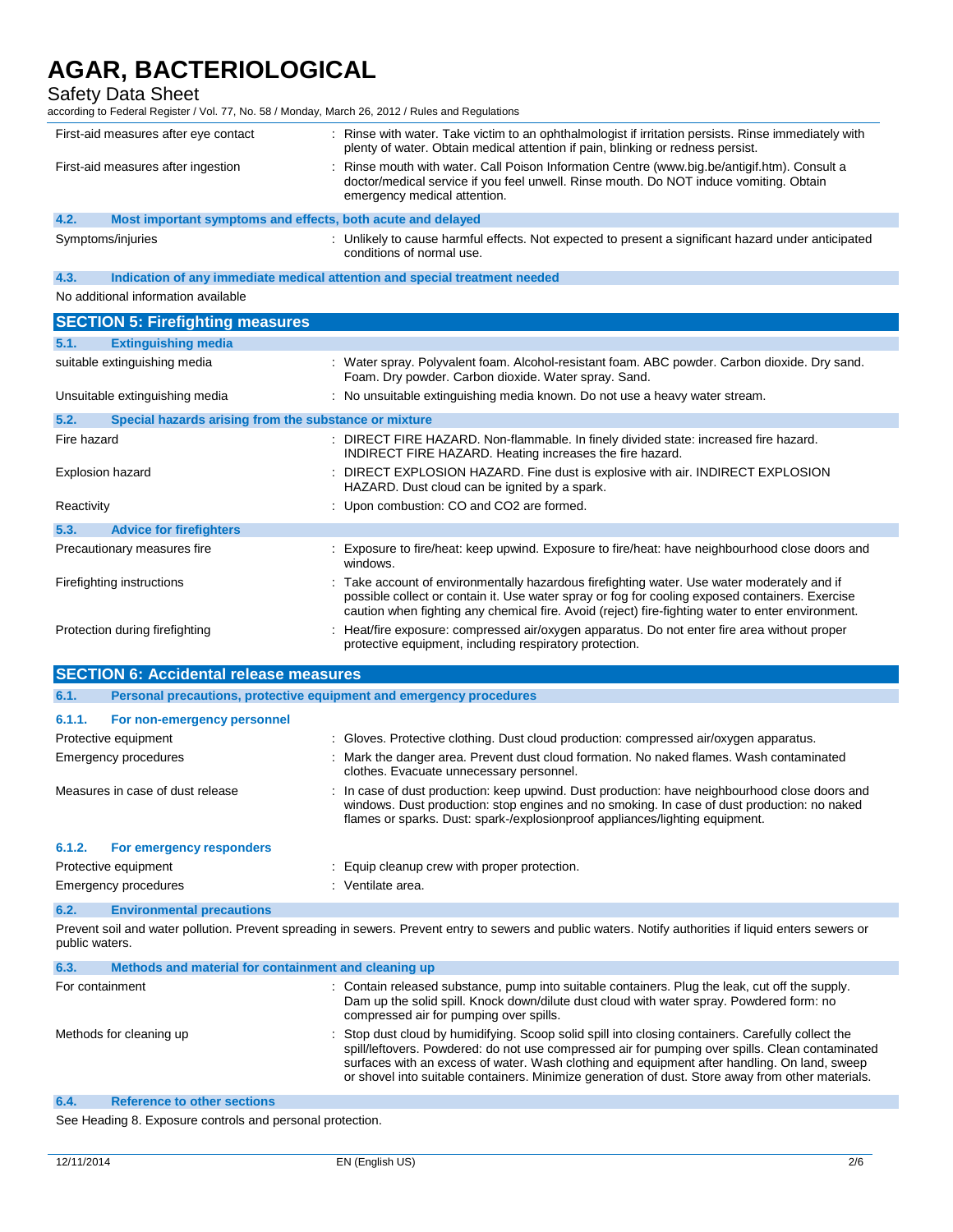### Safety Data Sheet

according to Federal Register / Vol. 77, No. 58 / Monday, March 26, 2012 / Rules and Regulations

| <b>SECTION 7: Handling and storage</b>                               |                                                                                                                                                                                                                                                                                                                                                                                                                                                                                                                                                                                                                                                                                                                |  |  |
|----------------------------------------------------------------------|----------------------------------------------------------------------------------------------------------------------------------------------------------------------------------------------------------------------------------------------------------------------------------------------------------------------------------------------------------------------------------------------------------------------------------------------------------------------------------------------------------------------------------------------------------------------------------------------------------------------------------------------------------------------------------------------------------------|--|--|
| 7.1.<br><b>Precautions for safe handling</b>                         |                                                                                                                                                                                                                                                                                                                                                                                                                                                                                                                                                                                                                                                                                                                |  |  |
| Precautions for safe handling                                        | : Comply with the legal requirements. Clean contaminated clothing. Do not discharge the waste<br>into the drain. Powdered form: no compressed air for pumping over. Avoid raising dust. Keep<br>away from naked flames/heat. Finely divided: spark- and explosion proof appliances. Finely<br>divided: keep away from ignition sources/sparks. Observe normal hygiene standards. Keep<br>container tightly closed. Carry operations in the open/under local exhaust/ventilation or with<br>respiratory protection. Wash hands and other exposed areas with mild soap and water before<br>eat, drink or smoke and when leaving work. Provide good ventilation in process area to prevent<br>formation of vapor. |  |  |
| 7.2.<br>Conditions for safe storage, including any incompatibilities |                                                                                                                                                                                                                                                                                                                                                                                                                                                                                                                                                                                                                                                                                                                |  |  |
| Storage conditions                                                   | : Keep only in the original container in a cool, well ventilated place away from : Direct sunlight.<br>Keep container closed when not in use.                                                                                                                                                                                                                                                                                                                                                                                                                                                                                                                                                                  |  |  |
| Incompatible products                                                | : Strong bases, strong acids.                                                                                                                                                                                                                                                                                                                                                                                                                                                                                                                                                                                                                                                                                  |  |  |
| Incompatible materials                                               | : Sources of ignition. Direct sunlight.                                                                                                                                                                                                                                                                                                                                                                                                                                                                                                                                                                                                                                                                        |  |  |
| Heat-ignition                                                        | : KEEP SUBSTANCE AWAY FROM: heat sources. ignition sources.                                                                                                                                                                                                                                                                                                                                                                                                                                                                                                                                                                                                                                                    |  |  |
| Prohibitions on mixed storage                                        | : KEEP SUBSTANCE AWAY FROM: oxidizing agents.                                                                                                                                                                                                                                                                                                                                                                                                                                                                                                                                                                                                                                                                  |  |  |
| Storage area                                                         | : Keep container in a well-ventilated place. Meet the legal requirements.                                                                                                                                                                                                                                                                                                                                                                                                                                                                                                                                                                                                                                      |  |  |
| Special rules on packaging                                           | : SPECIAL REQUIREMENTS: closing. correctly labelled. meet the legal requirements. Secure<br>fragile packagings in solid containers.                                                                                                                                                                                                                                                                                                                                                                                                                                                                                                                                                                            |  |  |
| Packaging materials                                                  | : SUITABLE MATERIAL: cardboard. synthetic material.                                                                                                                                                                                                                                                                                                                                                                                                                                                                                                                                                                                                                                                            |  |  |
| 7.3.<br><b>Specific end use(s)</b>                                   |                                                                                                                                                                                                                                                                                                                                                                                                                                                                                                                                                                                                                                                                                                                |  |  |

No additional information available

| <b>SECTION 8: Exposure controls/personal protection</b> |                           |                                                                                                                                                                                  |  |  |
|---------------------------------------------------------|---------------------------|----------------------------------------------------------------------------------------------------------------------------------------------------------------------------------|--|--|
| 8.1.                                                    | <b>Control parameters</b> |                                                                                                                                                                                  |  |  |
| No additional information available                     |                           |                                                                                                                                                                                  |  |  |
| 8.2.                                                    | <b>Exposure controls</b>  |                                                                                                                                                                                  |  |  |
| Personal protective equipment                           |                           | : Avoid all unnecessary exposure.                                                                                                                                                |  |  |
| Materials for protective clothing                       |                           | : GIVE EXCELLENT RESISTANCE: No data available. GIVE GOOD RESISTANCE: No data<br>available. GIVE LESS RESISTANCE: No data available. GIVE POOR RESISTANCE: No data<br>available. |  |  |
| Hand protection                                         |                           | : Gloves. Wear protective gloves.                                                                                                                                                |  |  |
| Eye protection                                          |                           | : Safety glasses. In case of dust production: protective goggles. Chemical goggles or safety<br>glasses.                                                                         |  |  |
|                                                         | Skin and body protection  | : Protective clothing.                                                                                                                                                           |  |  |
| Respiratory protection                                  |                           | : Dust production: dust mask with filter type P1. Wear approved mask.                                                                                                            |  |  |

| Other information | : When using, do not eat, drink or smoke. |
|-------------------|-------------------------------------------|
|                   |                                           |

### **SECTION 9: Physical and chemical properties**

| 9.1.                                        | Information on basic physical and chemical properties |  |
|---------------------------------------------|-------------------------------------------------------|--|
| Physical state                              | : Solid                                               |  |
| Appearance                                  | : Solid. Powder. Grains. Flakes.                      |  |
| Molecular mass                              | $: 3000$ g/mol                                        |  |
| Color                                       | : White to yellow-beige.                              |  |
| Odor                                        | : Odourless.                                          |  |
| Odor threshold                              | : No data available                                   |  |
| рH                                          | : No data available                                   |  |
| Relative evaporation rate (butyl acetate=1) | : No data available                                   |  |
| Melting point                               | : No data available                                   |  |
| Freezing point                              | : No data available                                   |  |
| Boiling point                               | : No data available                                   |  |
| Flash point                                 | : No data available                                   |  |
| Self ignition temperature                   | : No data available                                   |  |
| Decomposition temperature                   | : No data available                                   |  |
|                                             |                                                       |  |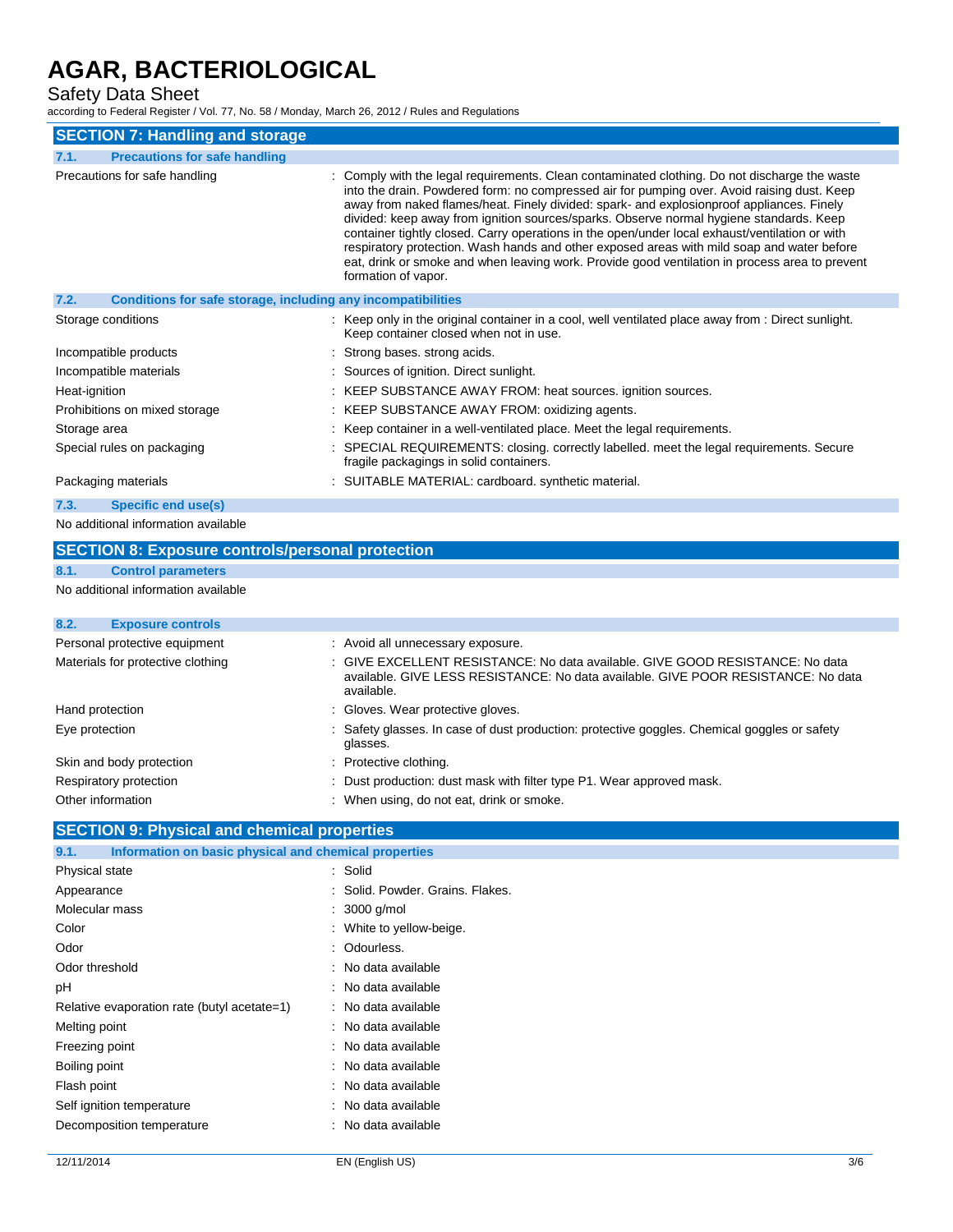### Safety Data Sheet

according to Federal Register / Vol. 77, No. 58 / Monday, March 26, 2012 / Rules and Regulations

| ccording to Federal Register / Vol. 77, No. 58 / Monday, March 26, 2012 / Rules and Regulations |                                                                            |  |
|-------------------------------------------------------------------------------------------------|----------------------------------------------------------------------------|--|
| Flammability (solid, gas)                                                                       | : No data available                                                        |  |
| Vapor pressure                                                                                  | No data available                                                          |  |
| Relative vapor density at 20 °C                                                                 | No data available                                                          |  |
| Relative density                                                                                | : No data available                                                        |  |
| Solubility                                                                                      | Insoluble in water. Insoluble in organic solvents.<br>Water: < 0.1 g/100ml |  |
| Log Pow                                                                                         | : No data available                                                        |  |
| Log Kow                                                                                         | : No data available                                                        |  |
| Viscosity, kinematic                                                                            | No data available                                                          |  |
| Viscosity, dynamic                                                                              | : No data available                                                        |  |
| <b>Explosive properties</b>                                                                     | No data available                                                          |  |
| Oxidizing properties                                                                            | No data available                                                          |  |
| <b>Explosive limits</b>                                                                         | : No data available                                                        |  |
| 9.2.<br><b>Other information</b>                                                                |                                                                            |  |
| VOC content                                                                                     | $: 0 \%$                                                                   |  |
| : Translucent.<br>Other properties                                                              |                                                                            |  |
| <b>SECTION 10: Stability and reactivity</b>                                                     |                                                                            |  |
| <b>Reactivity</b><br>10.1.                                                                      |                                                                            |  |
| Upon combustion: CO and CO2 are formed.                                                         |                                                                            |  |
| <b>Chemical stability</b><br>10.2.                                                              |                                                                            |  |
| Stable under normal conditions. Not established.                                                |                                                                            |  |
| 10.3.<br><b>Possibility of hazardous reactions</b>                                              |                                                                            |  |
| Not established.                                                                                |                                                                            |  |
| <b>Conditions to avoid</b><br>10.4.                                                             |                                                                            |  |
| Direct sunlight. Extremely high or low temperatures.                                            |                                                                            |  |
| 10.5.<br><b>Incompatible materials</b>                                                          |                                                                            |  |
| strong acids. Strong bases.                                                                     |                                                                            |  |
| 10.6.<br><b>Hazardous decomposition products</b>                                                |                                                                            |  |
| fume. Carbon monoxide. Carbon dioxide.                                                          |                                                                            |  |
| <b>SECTION 11: Toxicological information</b>                                                    |                                                                            |  |
|                                                                                                 |                                                                            |  |

**11.1. Information on toxicological effects**

| Acute toxicity                                         | Not classified                                                    |  |  |  |
|--------------------------------------------------------|-------------------------------------------------------------------|--|--|--|
| AGAR, BACTERIOLOGICAL ( \f )9002-18-0                  |                                                                   |  |  |  |
| LD50 oral rat                                          | 11000 mg/kg (Rat)                                                 |  |  |  |
| Skin corrosion/irritation                              | Not classified                                                    |  |  |  |
| Serious eye damage/irritation                          | Not classified<br>÷.                                              |  |  |  |
| Respiratory or skin sensitization                      | Not classified                                                    |  |  |  |
| Germ cell mutagenicity                                 | : Not classified                                                  |  |  |  |
| Carcinogenicity                                        | Not classified                                                    |  |  |  |
| Reproductive toxicity                                  | Not classified                                                    |  |  |  |
| Specific target organ toxicity (single exposure)       | : Not classified                                                  |  |  |  |
|                                                        |                                                                   |  |  |  |
| Specific target organ toxicity (repeated<br>exposure)  | : Not classified                                                  |  |  |  |
| Aspiration hazard                                      | Not classified                                                    |  |  |  |
| Potential Adverse human health effects and<br>symptoms | Based on available data, the classification criteria are not met. |  |  |  |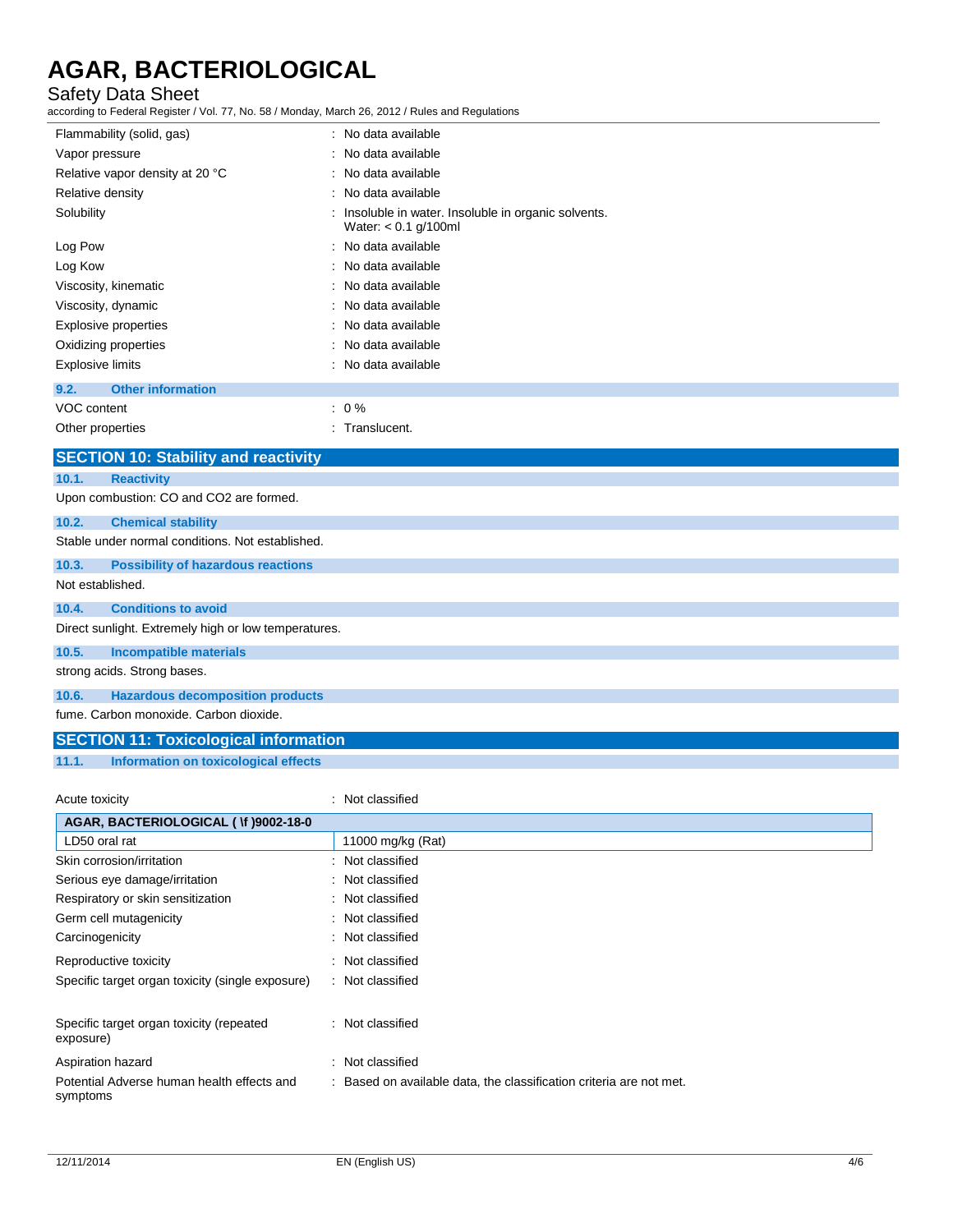Safety Data Sheet

according to Federal Register / Vol. 77, No. 58 / Monday, March 26, 2012 / Rules and Regulations

| <b>SECTION 12: Ecological information</b>                                                                      |                                                                                                                                                                                              |
|----------------------------------------------------------------------------------------------------------------|----------------------------------------------------------------------------------------------------------------------------------------------------------------------------------------------|
| 12.1.<br><b>Toxicity</b>                                                                                       |                                                                                                                                                                                              |
| Ecology - air                                                                                                  | : Not classified as dangerous for the ozone layer (Regulation (EC) No 1005/2009).                                                                                                            |
| Ecology - water                                                                                                | : Water pollutant (surface water). No data available on ecotoxicity.                                                                                                                         |
| 12.2.<br><b>Persistence and degradability</b>                                                                  |                                                                                                                                                                                              |
| AGAR, BACTERIOLOGICAL (9002-18-0)                                                                              |                                                                                                                                                                                              |
| Persistence and degradability                                                                                  | Biodegradability in water: no data available. Not established.                                                                                                                               |
| 12.3.<br><b>Bioaccumulative potential</b>                                                                      |                                                                                                                                                                                              |
| AGAR, BACTERIOLOGICAL (9002-18-0)                                                                              |                                                                                                                                                                                              |
| Bioaccumulative potential                                                                                      | No bioaccumulation data available. Not established.                                                                                                                                          |
| 12.4.<br><b>Mobility in soil</b>                                                                               |                                                                                                                                                                                              |
| No additional information available                                                                            |                                                                                                                                                                                              |
| 12.5.<br><b>Other adverse effects</b>                                                                          |                                                                                                                                                                                              |
| Other information                                                                                              | : Avoid release to the environment.                                                                                                                                                          |
| <b>SECTION 13: Disposal considerations</b>                                                                     |                                                                                                                                                                                              |
| 13.1.<br><b>Waste treatment methods</b>                                                                        |                                                                                                                                                                                              |
| Waste disposal recommendations                                                                                 | Remove waste in accordance with local and/or national regulations. Remove to an authorized<br>waste treatment plant. Dispose in a safe manner in accordance with local/national regulations. |
| Additional information                                                                                         | LWCA (the Netherlands): KGA category 03. Can be considered as non hazardous waste<br>according to Directive 2008/98/EC.                                                                      |
| Ecology - waste materials                                                                                      | : Avoid release to the environment.                                                                                                                                                          |
| <b>SECTION 14: Transport information</b>                                                                       |                                                                                                                                                                                              |
| In accordance with DOT                                                                                         |                                                                                                                                                                                              |
| No dangerous good in sense of transport regulations<br><b>Additional information</b>                           |                                                                                                                                                                                              |
| Other information                                                                                              | : No supplementary information available.                                                                                                                                                    |
|                                                                                                                |                                                                                                                                                                                              |
| <b>ADR</b>                                                                                                     |                                                                                                                                                                                              |
| Transport document description                                                                                 | : UN N/A                                                                                                                                                                                     |
| Packing group (ADR)                                                                                            | N/A                                                                                                                                                                                          |
| Hazard identification number (Kemler No.)                                                                      | : N/A                                                                                                                                                                                        |
| Classification code (ADR)                                                                                      | : N/A                                                                                                                                                                                        |
| <b>Transport by sea</b><br>No additional information available                                                 |                                                                                                                                                                                              |
| <b>Air transport</b>                                                                                           |                                                                                                                                                                                              |
| No additional information available                                                                            |                                                                                                                                                                                              |
| <b>SECTION 15: Regulatory information</b>                                                                      |                                                                                                                                                                                              |
| 15.1. US Federal regulations                                                                                   |                                                                                                                                                                                              |
| AGAR, BACTERIOLOGICAL (9002-18-0)<br>Listed on the United States TSCA (Toxic Substances Control Act) inventory |                                                                                                                                                                                              |
|                                                                                                                |                                                                                                                                                                                              |
| <b>15.2. International regulations</b>                                                                         |                                                                                                                                                                                              |
| <b>CANADA</b>                                                                                                  |                                                                                                                                                                                              |
| No additional information available                                                                            |                                                                                                                                                                                              |

#### **EU-Regulations**

No additional information available